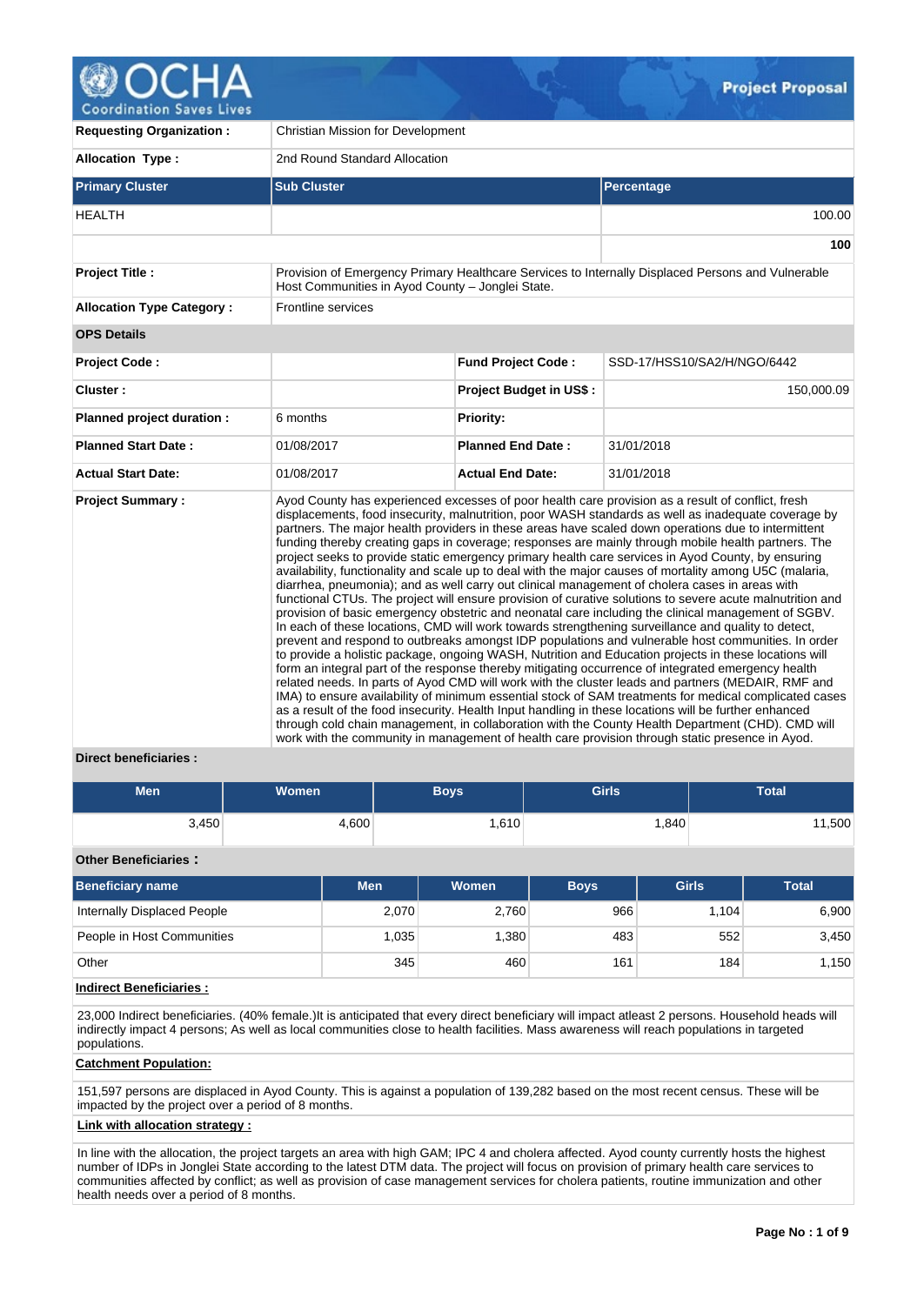## **Sub-Grants to Implementing Partners :**

| <b>Partner Name</b>                                    | <b>Partner Type</b> | <b>Budget in US\$</b>       |
|--------------------------------------------------------|---------------------|-----------------------------|
|                                                        |                     |                             |
|                                                        |                     |                             |
| Other funding secured for the same project (to date) : |                     |                             |
| <b>Other Funding Source</b>                            |                     | <b>Other Funding Amount</b> |
|                                                        |                     |                             |
| In kind contributions from affiliate churches          |                     | 10,000.00                   |

## **Organization focal point :**

| <b>Name</b>              | <b>Title</b>              | <b>Email</b>               | <b>IPhone</b>    |
|--------------------------|---------------------------|----------------------------|------------------|
| Rt. Rev. Thomas Tut Gany | <b>Executive Director</b> | ed@cmdsouthsudan.org       | +211 950 888 555 |
| Daniel Kusemererwa       | Programs Coordinator      | pc@cmdsouthsudan.org       | +211 927 190 134 |
| John Tut Kuek            | <b>Health Coordinator</b> | cmdhealthprogram@gmail.com | +211 922 211 444 |
| <b>DACKCDOUND</b>        |                           |                            |                  |

#### **CKGROUND**

### **1. Humanitarian context analysis**

Multiple displacements of populations, coupled with disease outbreaks, economic hardships and food insecurity have all exacerbated the already dire humanitarian situation in parts of Ayod county majorly affecting women and children, who prior to the current situation where already living below globally accepted thresholds in WASH, Health, Nutrition and Food Security. Despite humanitarian interventions, recent assessment reports from Ayod indicate dire, Health and Nutrition needs far below standards. Majority of the populations settled in various locations are prone to preventable and curable illnesses; The insufficiency of health units was further exacerbated by increased concentration of IDPs in safe havens, deliberate destruction of health centres by armed forces, breakdown due to lack of supplies and personnel and lack of access by humanitarian actors to carry out routine programming. Increased caseloads have further strained available facilities, with majority of these requiring support, management and inputs. Unsafe child birth habits are a common practice. The situation is expected to be compounded by the seasonality of these areas that lie along the Sobat and Eastern flood plains. Latrine and bathing shelter collapses have been inevitable in some areas, which has led to public health risks such as cholera outbreaks, and increase in AWDs, malaria, amongst other diseases. Protection risks have been increased to girls and women. Insufficient health facilities have played a big role in the rise of diseases, which have undermined efforts to reduce levels of mortality as a result of disease, malnutrition and unsafe practices. Significant disruptions of markets in Ayod has further lessened opportunities of already vulnerable communities to access basic health supplies.

### **2. Needs assessment**

The recent IPC release places Ayod at emergency levels of food insecurity and malnutrition. Over 200,000 people in the county are presently at level 4 classification. The county has also experienced increase in mortality due to an upsurge in water related diseases such as cholera and AWDs.Lack of a funding for the location has rendered majority of the centres dysfunctional. CMD is currently managing the centres in Wau and Mogok through a short term RRF funding that closes in July 2017. Several gaps have been created by scaling down of key static partners in Ayod leaving the areas to be reliant on mobile responses. Preliminary RRM reports from locations of Buot, Wan Machar and Haat paint a grim picture of the health situation in Ayod County. There's a general increased demand for health services in each of these locations, as a result of upsurge in food insecurity, malnutrition, and IDP influxes coupled with a cholera outbreak. Ayod county has witnessed an upsurge due to conflict in neighboring counties of Jonglei, Upper Nile and Unity. Populations are congregated in the locations of Wau, Mogok, Pajiek and Pagil payams. Across the county, immunization coverage is low and cold chains remain extremely limited. Ayod currently relies on only one EPI fridge at a time when high levels of displacement and the peak of the rainy season create prime conditions for communicable disease outbreaks. Non functionality of medical facilities in Mogok and Wau has resulted in long distance treks to access medical services. However, at the peak of the rainy season the routes to these clinics are largely swamps, and accessibility is extremely challenging – even more so for the children, pregnant women, and ill community members most in need of health services. Currently facilities managed by CMD receive close to 300 consultations per day. Access to lifesaving emergency primary health care will smoothen and promote an intergrated response to basic curative services, surveillance and outbreak response, improved referrals and medical treatment of severe acute malnutrition and treatment of SGBV through clinical management of rape and PSS services.

#### **3. Description Of Beneficiaries**

CMD targets a total of 11,500 persons under this project in Ayod county in the payams of Wau, Mogok, Pajiek and Pagil. 40% of these targeted are female. 60% of the people targeted are IDPs, 30% host communities under stress. Other groups include returnees and people with special needs. Majority of the IDPs populations targeted are multiply displaced. Primary health care facilities will support the entire population of the county.

The primary beneficiaries are children, pregnant women, and vulnerable groups including the elderly. Accelerated EPI campaigns will target children under 59 months; however, immunization is associated with positive externalities, as every immunized child presents one less potential carrier of preventable childhood communicable diseases.

Kala-azar on-the-job training will benefit the entire catchment area, as this disease is endemic and the ability to identify, refer, and treat cases is essential. This will particularly benefit children, PLWs, the elderly, and other groups who are more vulnerable to disease.

**4. Grant Request Justification**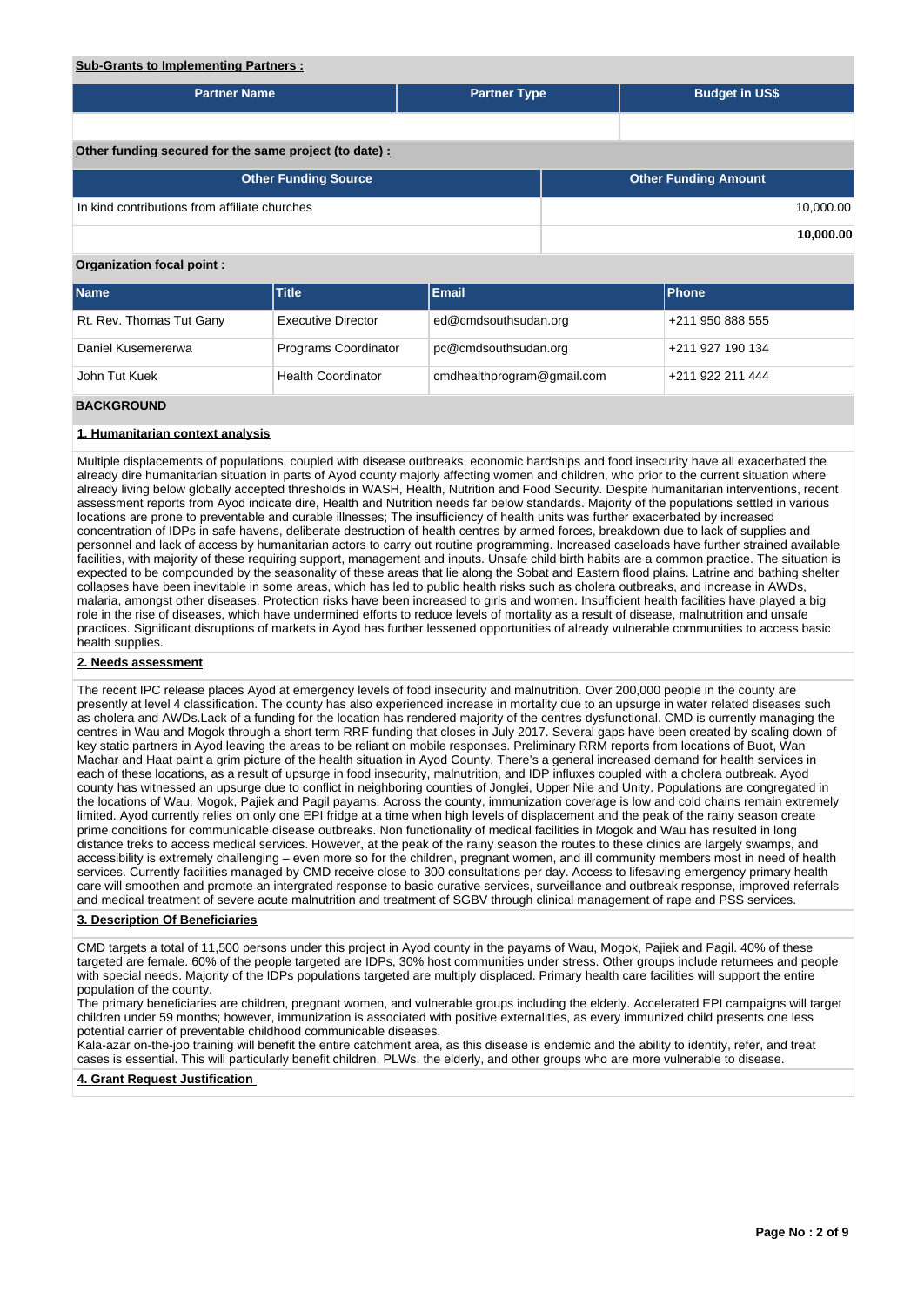Despite the on – going cholera response in Ayod, Inadequate access to PHC services with limited number of functional health facilities has attributed to the dire health needs in Ayod county. Access and utilization of health services is compromised by several factors including intermittent funding. Several gaps have been created by scaling down of key static partners in Ayod leaving the areas to be reliant on mobile responses. There's a general increased demand for health services in each of these locations, as a result of upsurge in food insecurity, malnutrition, and IDP influxes. Across Ayod County, immunization coverage is low and cold chains remain extremely limited. Ayod currently relies on only one EPI fridge at a time when high levels of displacement and the peak of the rainy season create prime conditions for communicable disease outbreaks. Non functionality of medical facilities in Mogok has resulted in long distance treks to access medical services in Jiech and Gorwai. However, at the peak of the rainy season the routes to these clinics are largely swamps, and accessibility is extremely challenging – even more so for the children, pregnant women, and ill community members most in need of health services Access to lifesaving emergency primary health care will smoothen and promote an intergrated response to basic curative services, surveillance and outbreak response, improved referrals and medical treatment of severe acute malnutrition and treatment of SGBV through clinical management of rape and PSS services. CMD will leverage on ongoing responses in the thematic areas of WASH and Education to be able to provide a holistic approach to the needs of the most vulnerable. The seasonality of funding will further enable dry season prepositioning of essential medical inputs in collaboration with WHO, logistics cluster and the health cluster.

### **5. Complementarity**

CMD is currently implementing health, WASH, Education and FSL activities in Ayod County. The health response in Ayod is funded by IOM/RRF and was mainly focused on cholera, but had to expand due to emerging needs. Referrals have been strengthened to align with ICWG recommendations of multi – sectoral responses. CHD collaboration will be key, with mobile modalities adopted to align to needs in the location.

### **LOGICAL FRAMEWORK**

### **Overall project objective**

**HEALTH**

The overall project objective is to reduce mortality in areas of high displacements, high food insecurity,malnutrition and cholera affected. This will be through provision of primary health care services, routine immunization, disease surveillance and obstetric/neonatal care. The project will seek to strengthen capacity of the CHD to detect and manage outbreaks. Linkages with nutrition, WASH, PROTECTION and Education will be strengthened through cross cutting activities and referrals

| INCALIN                                                                                                                                |                                                                                                      |                                 |
|----------------------------------------------------------------------------------------------------------------------------------------|------------------------------------------------------------------------------------------------------|---------------------------------|
| <b>Cluster objectives</b>                                                                                                              | <b>Strategic Response Plan (SRP) objectives</b>                                                      | <b>Percentage of activities</b> |
| Prevent, detect and respond to epidemic<br>prone disease outbreaks in conflict-affected<br>and vulnerable populations                  | SO1: Save lives and alleviate the suffering of<br>those most in need of assistance and<br>protection | 40                              |
| Essential clinical health services are inclusive<br>and implemented with dignity targeting<br>specific needs of vulnerable populations | SO2: Protect the rights and uphold the dignity<br>of the most vulnerable                             | 40                              |
| Improve access to psychosocial support and<br>mental health services for vulnerable people                                             | SO3: Support at-risk communities to sustain<br>their capacity to cope with significant threats       | 20                              |

**Contribution to Cluster/Sector Objectives :** The project seeks to improve access to essential health care for conflict-affected and vulnerable host populations through provision of emergency comprehensive RH commodities (MISP, FP, ANC, safe and clean delivery, PNC, STI); emergency PHC services including EPI, ANC, PNC, HIV/AIDS services and Health Awareness and Education and VCT/PMTCT services in health facilities and community outreaches inline with cluster objective 1. The project will further prevent, detect and respond to epidemic prone disease outbreaks by availing IDSR reports to MOH with focus on Cholera, kala azar, measles, malnutrition, SGBV other disease outbreaks that may occur. Essential clinical health services will be inclusive and implemented with dignity; while trainings will be integrated to provide PSS to vulnerable persons in line with CO1 and CO2.

#### **Outcome 1**

Improved access to essential health care for conflict affected and vulnerable populations in Ayod County

# **Output 1.1**

#### **Description**

Provision of basic curative and preventive health care services for vulnerable internally displaced and highly food insecure populations through delivery of primary health care services, cholera/AWD case management, sexual and reproductive, GBV , HIV / TB and mental health services targeting the most vulnerable populations , especially women and under 5 children

## **Assumptions & Risks**

Access of the locations; timely disbursement of funds, availability of supplies from pipeline, security remains stable.

**Indicators**

|                                                            |                                                   |                                                                                                                  | <b>End cycle beneficiaries</b> |              |           | End<br>cycle |               |  |  |  |
|------------------------------------------------------------|---------------------------------------------------|------------------------------------------------------------------------------------------------------------------|--------------------------------|--------------|-----------|--------------|---------------|--|--|--|
| Code                                                       | <b>Cluster</b>                                    | <b>Indicator</b>                                                                                                 | <b>Men</b>                     | <b>Women</b> |           | Boys   Girls | <b>Target</b> |  |  |  |
| Indicator 1.1.1                                            | <b>HEALTH</b>                                     | [Frontline services] Number of outpatient<br>consultations in conflict and other vulnerable<br>states            | 3.450                          | 4.600        | 1,61<br>0 | 1,84<br>0    | 11.500        |  |  |  |
| <b>Means of Verification:</b> HMIS reports; OPD Registries |                                                   |                                                                                                                  |                                |              |           |              |               |  |  |  |
| Indicator 1.1.2                                            | <b>HEALTH</b>                                     | [Frontline services] Proportion of epidemic prone<br>disease alerts verified and responded to within 48<br>hours |                                |              |           |              | 100           |  |  |  |
| Field reports                                              | <b>Means of Verification: IDSR/EWARS reports;</b> |                                                                                                                  |                                |              |           |              |               |  |  |  |
| Indicator 1.1.3                                            | <b>HEALTH</b>                                     | [Frontline services] Number of people reached by<br>health education /promotion                                  | 3,450                          | 4,600        | 1,61<br>0 | 1,84<br>0    | 11,500        |  |  |  |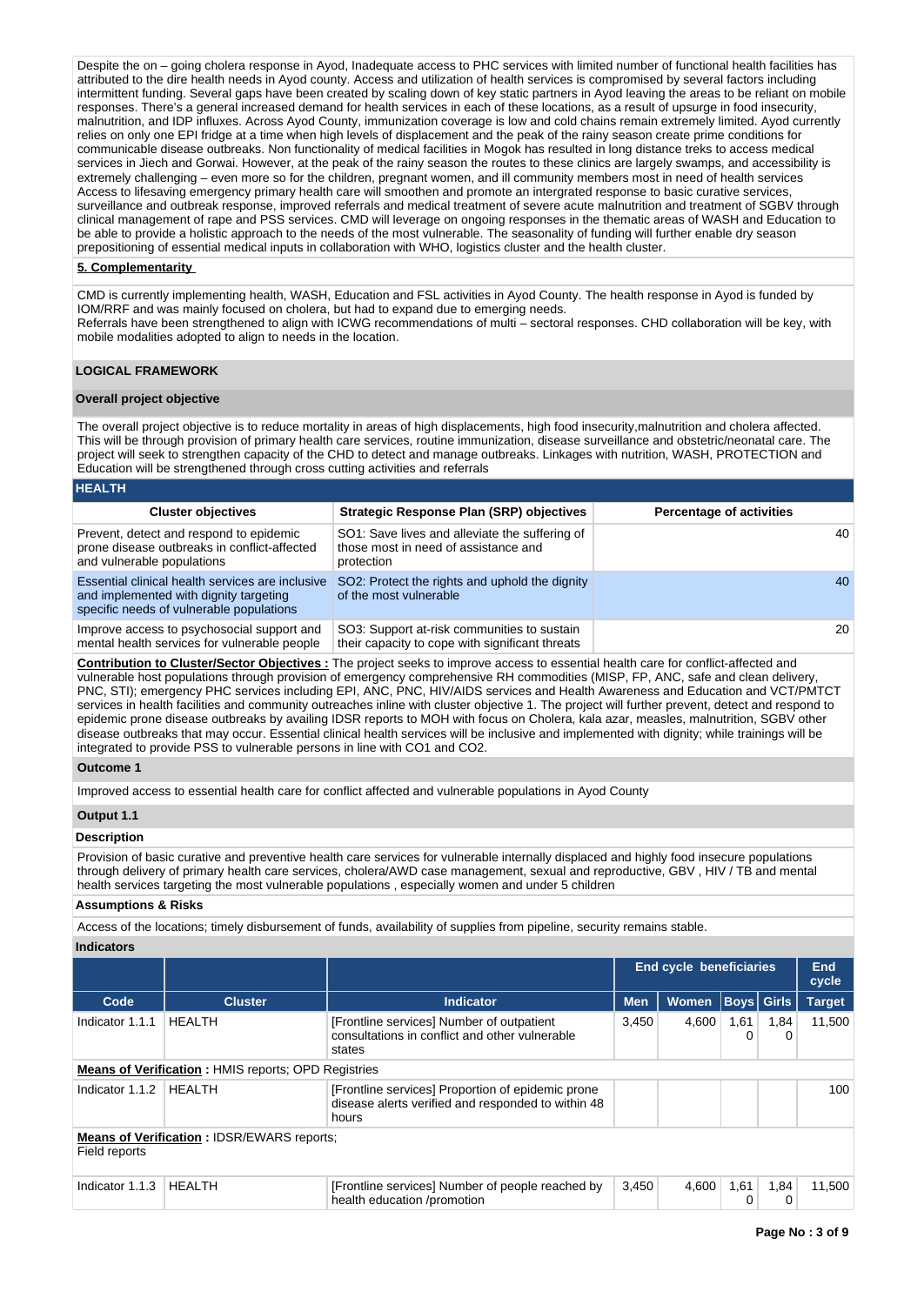| <b>EWARS/IDSR reports</b>                                            | <b>Means of Verification:</b> Awareness campaign reports          |                                                                                                                                                                                                                                                             |            |                                |                   |           |               |  |  |  |
|----------------------------------------------------------------------|-------------------------------------------------------------------|-------------------------------------------------------------------------------------------------------------------------------------------------------------------------------------------------------------------------------------------------------------|------------|--------------------------------|-------------------|-----------|---------------|--|--|--|
| Indicator $1.1.4$                                                    | <b>HEALTH</b>                                                     | [Frontline services] Number of cholera cases<br>treated in cholera treatment unit/ facility.                                                                                                                                                                | 120        | 315                            | 200               | 150       | 785           |  |  |  |
|                                                                      | <b>Means of Verification:</b> Line listings, EWARS/IDSR reports   |                                                                                                                                                                                                                                                             |            |                                |                   |           |               |  |  |  |
| Indicator 1.1.5                                                      | <b>HEALTH</b>                                                     | [Frontline services] Number of CTU/C and ORPs<br>established in outbreak locations                                                                                                                                                                          |            |                                |                   |           | 3             |  |  |  |
| <b>Means of Verification: EWARS/IDSR reports</b>                     |                                                                   |                                                                                                                                                                                                                                                             |            |                                |                   |           |               |  |  |  |
| Indicator 1.1.6                                                      | <b>HEALTH</b>                                                     | [Frontline services] Number of people vaccinated<br>with oral cholera vaccines in priority locations                                                                                                                                                        | 2,000      | 3,000                          | 1,00<br>0         | 1,50<br>0 | 7,500         |  |  |  |
| <b>Means of Verification: EWARS/IDSR Reports</b><br>Campaign Reports |                                                                   |                                                                                                                                                                                                                                                             |            |                                |                   |           |               |  |  |  |
| <b>Activities</b>                                                    |                                                                   |                                                                                                                                                                                                                                                             |            |                                |                   |           |               |  |  |  |
| Activity 1.1.1                                                       |                                                                   |                                                                                                                                                                                                                                                             |            |                                |                   |           |               |  |  |  |
|                                                                      |                                                                   | Provide preventative and curative care, including management of SAM with complications                                                                                                                                                                      |            |                                |                   |           |               |  |  |  |
| Activity 1.1.2                                                       |                                                                   |                                                                                                                                                                                                                                                             |            |                                |                   |           |               |  |  |  |
|                                                                      | Provide health education and promotion, amongst communities.      |                                                                                                                                                                                                                                                             |            |                                |                   |           |               |  |  |  |
| Activity 1.1.3                                                       |                                                                   |                                                                                                                                                                                                                                                             |            |                                |                   |           |               |  |  |  |
|                                                                      |                                                                   | Surveillance, EWARN and responses carried out based on comprehensive risk assessment of communicable diseases.                                                                                                                                              |            |                                |                   |           |               |  |  |  |
| Activity 1.1.4                                                       |                                                                   |                                                                                                                                                                                                                                                             |            |                                |                   |           |               |  |  |  |
|                                                                      | Cholera/AWD and Malaria case management                           |                                                                                                                                                                                                                                                             |            |                                |                   |           |               |  |  |  |
| Activity 1.1.5                                                       |                                                                   |                                                                                                                                                                                                                                                             |            |                                |                   |           |               |  |  |  |
|                                                                      | Establishment of CTU/C and ORPs in outbreak areas within Ayod     |                                                                                                                                                                                                                                                             |            |                                |                   |           |               |  |  |  |
| Activity 1.1.6                                                       |                                                                   |                                                                                                                                                                                                                                                             |            |                                |                   |           |               |  |  |  |
|                                                                      | Carry out OCV campaigns in areas not reached within Ayod County.  |                                                                                                                                                                                                                                                             |            |                                |                   |           |               |  |  |  |
| <b>Outcome 2</b>                                                     |                                                                   |                                                                                                                                                                                                                                                             |            |                                |                   |           |               |  |  |  |
|                                                                      |                                                                   | Quality of health care improved by ensuring essential Clinical health services are inclusive and implemented with dignity targeting specific<br>needs of vulnerable populations and with improved access to psychosocial support and mental health services |            |                                |                   |           |               |  |  |  |
| Output 2.1                                                           |                                                                   |                                                                                                                                                                                                                                                             |            |                                |                   |           |               |  |  |  |
| Description                                                          |                                                                   |                                                                                                                                                                                                                                                             |            |                                |                   |           |               |  |  |  |
|                                                                      |                                                                   | Vulnerable communities have access to SGBV, CMR, Nutrition, MHPSS and WASH services at all supported facilities                                                                                                                                             |            |                                |                   |           |               |  |  |  |
| <b>Assumptions &amp; Risks</b>                                       |                                                                   |                                                                                                                                                                                                                                                             |            |                                |                   |           |               |  |  |  |
|                                                                      | Access adequate, timely disbursement of funds,                    |                                                                                                                                                                                                                                                             |            |                                |                   |           |               |  |  |  |
| <b>Indicators</b>                                                    |                                                                   |                                                                                                                                                                                                                                                             |            |                                |                   |           |               |  |  |  |
|                                                                      |                                                                   |                                                                                                                                                                                                                                                             |            | <b>End cycle beneficiaries</b> |                   |           | End           |  |  |  |
|                                                                      |                                                                   |                                                                                                                                                                                                                                                             |            |                                |                   |           | cycle         |  |  |  |
| Code                                                                 | <b>Cluster</b>                                                    | <b>Indicator</b>                                                                                                                                                                                                                                            | <b>Men</b> | Women                          | <b>Boys</b> Girls |           | <b>Target</b> |  |  |  |
| Indicator 2.1.1                                                      | <b>HEALTH</b>                                                     | [Frontline services] Number of children under 5<br>with severe acute malnutrition with medical<br>complications, who are clinically managed in<br>stabilization centers                                                                                     |            |                                | 50                | 70        | 120           |  |  |  |
|                                                                      | <b>Means of Verification: Facility Reports</b>                    |                                                                                                                                                                                                                                                             |            |                                |                   |           |               |  |  |  |
| Indicator 2.1.2                                                      | <b>HEALTH</b>                                                     | [Frontline services] Number of health facilities<br>providing SGBV services                                                                                                                                                                                 |            |                                |                   |           | 4             |  |  |  |
|                                                                      | <b>Means of Verification: Facility Reports</b>                    |                                                                                                                                                                                                                                                             |            |                                |                   |           |               |  |  |  |
| Indicator 2.1.3                                                      | <b>HEALTH</b>                                                     | Number of supported facilities with adequate and<br>acceptable WASH services                                                                                                                                                                                |            |                                |                   |           | 5             |  |  |  |
|                                                                      | <b>Means of Verification:</b> Facility reports                    |                                                                                                                                                                                                                                                             |            |                                |                   |           |               |  |  |  |
| <b>Activities</b>                                                    |                                                                   |                                                                                                                                                                                                                                                             |            |                                |                   |           |               |  |  |  |
| Activity 2.1.1                                                       |                                                                   |                                                                                                                                                                                                                                                             |            |                                |                   |           |               |  |  |  |
| Provide clinical management of SGBV                                  |                                                                   |                                                                                                                                                                                                                                                             |            |                                |                   |           |               |  |  |  |
| Activity 2.1.2                                                       |                                                                   |                                                                                                                                                                                                                                                             |            |                                |                   |           |               |  |  |  |
|                                                                      | Clinically manage cases of SAM in U5s                             |                                                                                                                                                                                                                                                             |            |                                |                   |           |               |  |  |  |
| Activity 2.1.3                                                       |                                                                   |                                                                                                                                                                                                                                                             |            |                                |                   |           |               |  |  |  |
|                                                                      | Establish WASH facilities at health centres                       |                                                                                                                                                                                                                                                             |            |                                |                   |           |               |  |  |  |
| Activity 2.1.4                                                       |                                                                   |                                                                                                                                                                                                                                                             |            |                                |                   |           |               |  |  |  |
|                                                                      | Carry out Water quality surveillance and medical waste management |                                                                                                                                                                                                                                                             |            |                                |                   |           |               |  |  |  |
| Output 2.2                                                           |                                                                   |                                                                                                                                                                                                                                                             |            |                                |                   |           |               |  |  |  |
| <b>Description</b>                                                   |                                                                   |                                                                                                                                                                                                                                                             |            |                                |                   |           |               |  |  |  |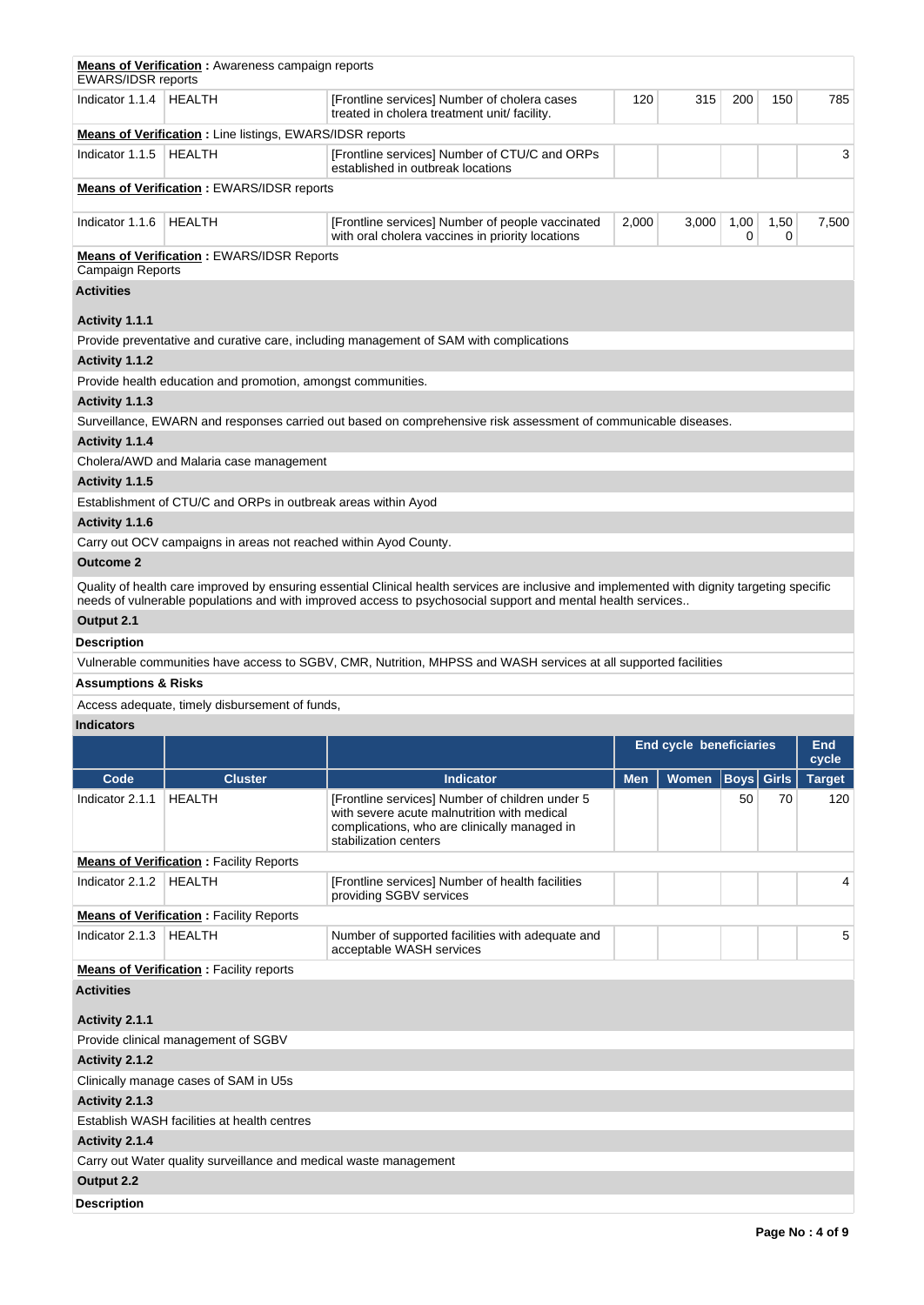Clinical staff and county health workers trained on best practices in an emergency setting using cluster recommended guidelines

## **Assumptions & Risks**

Access adequate, timely disbursement of funds and supplies. The availability of service delivery guidelines/ protocols for services

### **Indicators**

|                           |                                                |                                                                                                                                       | <b>End cycle beneficiaries</b> |              |  |                   | <b>End</b><br>cycle |  |
|---------------------------|------------------------------------------------|---------------------------------------------------------------------------------------------------------------------------------------|--------------------------------|--------------|--|-------------------|---------------------|--|
| Code                      | <b>Cluster</b>                                 | <b>Indicator</b>                                                                                                                      | <b>Men</b>                     | <b>Women</b> |  | <b>Boys Girls</b> | <b>Target</b>       |  |
| Indicator 2.2.1           | <b>HEALTH</b>                                  | [Frontline services] Number of health workers<br>trained on safe deliveries                                                           | 0                              | 5            |  |                   | 5                   |  |
|                           | <b>Means of Verification:</b> Training reports |                                                                                                                                       |                                |              |  |                   |                     |  |
| Indicator 2.2.2           | <b>HEALTH</b>                                  | [Frontline services] Number of staff trained on<br>disease surveillance and outbreak response                                         | 12                             | 8            |  |                   | 20                  |  |
| <b>IDSR/EWARS</b> reports | <b>Means of Verification:</b> Training Reports |                                                                                                                                       |                                |              |  |                   |                     |  |
| Indicator 2.2.3           | <b>HEALTH</b>                                  | [Frontline services] Number of staffs trained on<br>Clinical Management of Rape (CMR)                                                 | 1                              | 5            |  |                   | 6                   |  |
|                           | <b>Means of Verification:</b> Training Reports |                                                                                                                                       |                                |              |  |                   |                     |  |
| Indicator 2.2.4           | HEALTH                                         | [Frontline services] Number of health personnel<br>trained on MHPSS in conflict affected states                                       | 12                             | 8            |  |                   | 20                  |  |
|                           | <b>Means of Verification: Training Reports</b> |                                                                                                                                       |                                |              |  |                   |                     |  |
| Indicator 2.2.5           | HEALTH                                         | [Frontline services] Number of staff trained on<br>cholera case management and prevention                                             | 45                             | 35           |  |                   | 80                  |  |
| <b>EWARS</b> training     | <b>Means of Verification: Staff Training</b>   |                                                                                                                                       |                                |              |  |                   |                     |  |
| <b>Activities</b>         |                                                |                                                                                                                                       |                                |              |  |                   |                     |  |
| Activity 2.2.1            |                                                |                                                                                                                                       |                                |              |  |                   |                     |  |
|                           |                                                | Corry out olyator recommended trainings in the county teracting boolth convice providers and werkers. These will include trainings on |                                |              |  |                   |                     |  |

y out cluster recommended trainings in the county targeting health service providers and workers. These will include trainings on cholera case management and prevention, disease surveillance and outbreak response, CMR, MHPSS and safe deliveries.

# **Additional Targets :**

# **M & R**

# **Monitoring & Reporting plan**

The project will be monitored through the Ministry of Health and Health Cluster's mandated District Health Information Software (DHIS). DHIS data provides information on consultations, EPI information for children under one year, pregnant women, and data on reproductive and maternal health. Data will be entered at field level through weekly IDSR reports, monthly DHIS reports and quarterly Quantified Supervision Checklists (QSCs), supervised by Juba level health staff and submitted to the respective CHDs and line Ministries. . These reporting mechanisms provide regular data on disease prevalence, consultations, reproductive and maternal health care, communicable diseases, expanded programme for immunization coverage and staff and clinic performance. In the case of IDP responses, CMD will use the daily HIS template as designed by the Health Cluster. Field officers will feed into the Juba office, directly working with the Monitoring and Evaluations Officer who will as well carry out at least 3 monitoring visits to the field location. Feedback mechanisms will be set up; suggestion boxes at the centres; as well as focus groups to be able to get community perspective on project implementation.

### **Workplan**

| <b>Activitydescription</b>                                                                                                        | Year | 1 | 3 | 5 | 6 | 8  |    |          | 9   10   11   12 |              |
|-----------------------------------------------------------------------------------------------------------------------------------|------|---|---|---|---|----|----|----------|------------------|--------------|
| Activity 1.1.1: Provide preventative and curative care, including management of<br>SAM with complications                         | 2017 |   |   |   |   | X. | X. | X.       | X                | X.           |
|                                                                                                                                   | 2018 | X |   |   |   |    |    |          |                  |              |
| Activity 1.1.2: Provide health education and promotion, amongst communities.                                                      | 2017 |   |   |   |   |    | X  |          | X                |              |
|                                                                                                                                   | 2018 | X |   |   |   |    |    |          |                  |              |
| Activity 1.1.3: Surveillance, EWARN and responses carried out based on<br>comprehensive risk assessment of communicable diseases. | 2017 |   |   |   |   | X  | X  | X        | X                | X.           |
|                                                                                                                                   | 2018 | X |   |   |   |    |    |          |                  |              |
| Activity 1.1.4: Cholera/AWD and Malaria case management                                                                           | 2017 |   |   |   |   | X  | X  | <b>X</b> | $\times$         | $\mathsf{X}$ |
|                                                                                                                                   | 2018 | X |   |   |   |    |    |          |                  |              |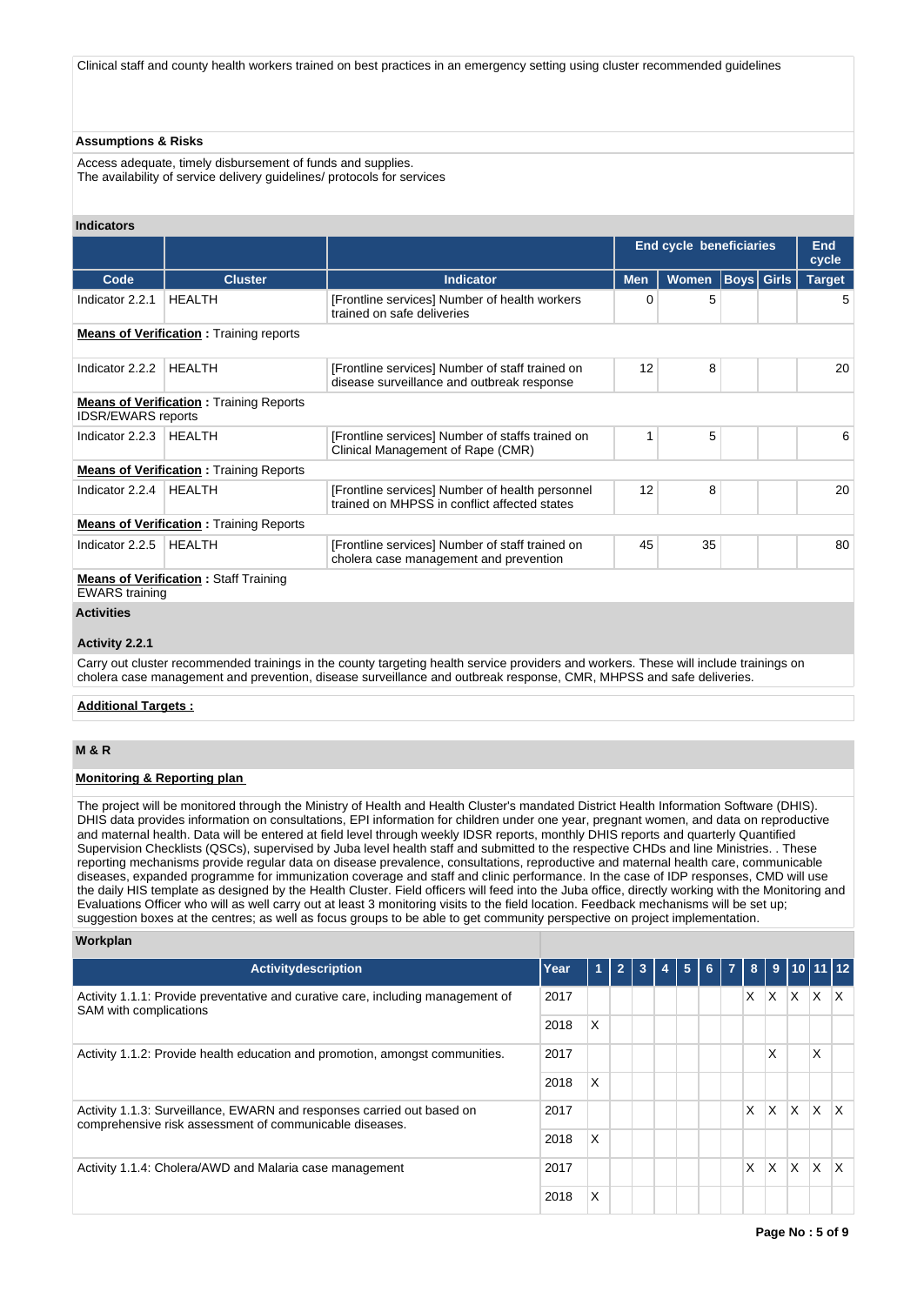| Activity 2.1.1: Provide clinical management of SGBV                                                                                                                   |      |              |  |  | X. | X.              | $\mathsf{X}$ | ΙX. | $\mathsf{X}$ |
|-----------------------------------------------------------------------------------------------------------------------------------------------------------------------|------|--------------|--|--|----|-----------------|--------------|-----|--------------|
|                                                                                                                                                                       |      | $\mathsf{x}$ |  |  |    |                 |              |     |              |
| Activity 2.1.2: Clinically manage cases of SAM in U5s                                                                                                                 | 2017 |              |  |  | X  | X.              | X.           | X.  | $\mathsf{X}$ |
|                                                                                                                                                                       |      |              |  |  |    |                 |              |     |              |
| Activity 2.1.3: Establish WASH facilities at health centres                                                                                                           | 2017 |              |  |  | X  | X               |              |     |              |
|                                                                                                                                                                       | 2018 |              |  |  |    |                 |              |     |              |
| Activity 2.1.4: Carry out Water quality surveillance and medical waste management                                                                                     | 2017 |              |  |  | X  |                 | X            |     | X            |
|                                                                                                                                                                       | 2018 |              |  |  |    |                 |              |     |              |
| Activity 2.2.1: Carry out cluster recommended trainings in the county targeting<br>health service providers and workers. These will include trainings on cholera case |      |              |  |  | X  | $\mathsf{\chi}$ |              |     |              |
| management and prevention, disease surveillance and outbreak response, CMR,<br>MHPSS and safe deliveries.                                                             | 2018 | X            |  |  |    |                 |              |     |              |

### **OTHER INFO**

### **Accountability to Affected Populations**

We emphasize transparency in project implementation by directly involving the community in every stage of the project to ensure clear understanding of objectives of the project, expectations and stakeholders. CMD has incorporated the commitments on Accountability to Affected Populations (AAP) into all relevant statements, policies and operational guidelines including incorporating them in staff inductions. CMD ensures facilitation of the provision of feedback from affected people on the services. Suggestion boxes will be fixed at all CMD field offices to maximize on inputs from communities. Information will be available to local communities in local languages; teams are recruited with attention to a balance of women and men, cultural diversity and age. Staff, volunteers and consultants, both national and international, are provided with adequate and timely inductions, briefings, and clear reporting lines that promote positive organizational behaviors and enable staff to understand their responsibilities, work objectives, organizational values, accountability

commitments, key policies and local context. CMD works with partners and other stakeholders to ensure the needs of the most vulnerable are addressed.

### **Implementation Plan**

CMD will support a comprehensive package of primary health care in 3 PHCCs - Jiech, Gorwai and Mogok; and 3 PHCUs - Padek, Kharmun and Kandak. This will include curative treatment, reproductive healthcare (RH) including ANC, deliveries in facility, and PNC, and growth screening, as well as routine EPI. Mobile health facilities will be operated once a week, with key health workers traveling from PHCCs and PHCUs to provide skilled diagnosis and treatment as well as RH. At the facilities, Maternal Child Health Workers (MCHWs) will support maternal and child health through malnutrition screening of children, provision of ANC and malnutrition of PLWs, and IYCF counseling to all PLWs in collaboration with nutrition partners.

To strengthen EPI coverage and reduce the risk of disease outbreak, CMD will repair EPI fridges in Ulang that remain damaged from the violence last year. CMD will conduct mass immunization campaigns in collaboration with other health actors. PHCCs and PHCUs will maintain capacity to respond to outbreaks and emergencies through maintenance of cold chain, prepositioning of supplies provided as DIKs, and on-the-job training. PHCCs and PHCUs staff will continue to screen and treat cases of Kala-azar in Ayod County on a case by case basis.

# **Coordination with other Organizations in project area**

| Name of the organization                 | <b>Areas/activities of collaboration and rationale</b> |
|------------------------------------------|--------------------------------------------------------|
| UNICEF/WHO                               | Pipeline supplies                                      |
| IMA WORLD HEALTH                         | Coordination in Ayod County                            |
| MINISTRY OF HEALTH                       | Disease surveillance                                   |
| <b>Environment Marker Of The Project</b> |                                                        |

A+: Neutral Impact on environment with mitigation or enhancement

#### **Gender Marker Of The Project**

2a-The project is designed to contribute significantly to gender equality

# **Justify Chosen Gender Marker Code**

The project will address the needs of the most vulnerable, despite age and sex. Treatment centers will be setup in areas close and accessible to the communities. Male and Female CHWs will be enrolled to reach out to beneficiaries unable to reach the centers such as elderly and PWD in order to ensure easy and equal access. Sex and age disaggregated data will be collected, analysed. Staffing will consist of both male and female health providers including CHWs. Single sex focus groups will be constituted in areas requiring feedback from communities. PHCCs/PHCUs designs will ensure gender segregation in attendance room allocations and WASH facilities. Special hygienic needs of women and girls will be addressed through provision of dignity kits especially adolescents in collaboration with WASH, NFIs and Protection actors. Equal participation of all gender and sex groups will be emphasized; ensuring both women, men, boys and girls benefit from trainings. Referral pathways will be setup for victims of SGBV that report to the centers/Units in order to respond to cases of gender based violence through coordination with gender networks

#### **Protection Mainstreaming**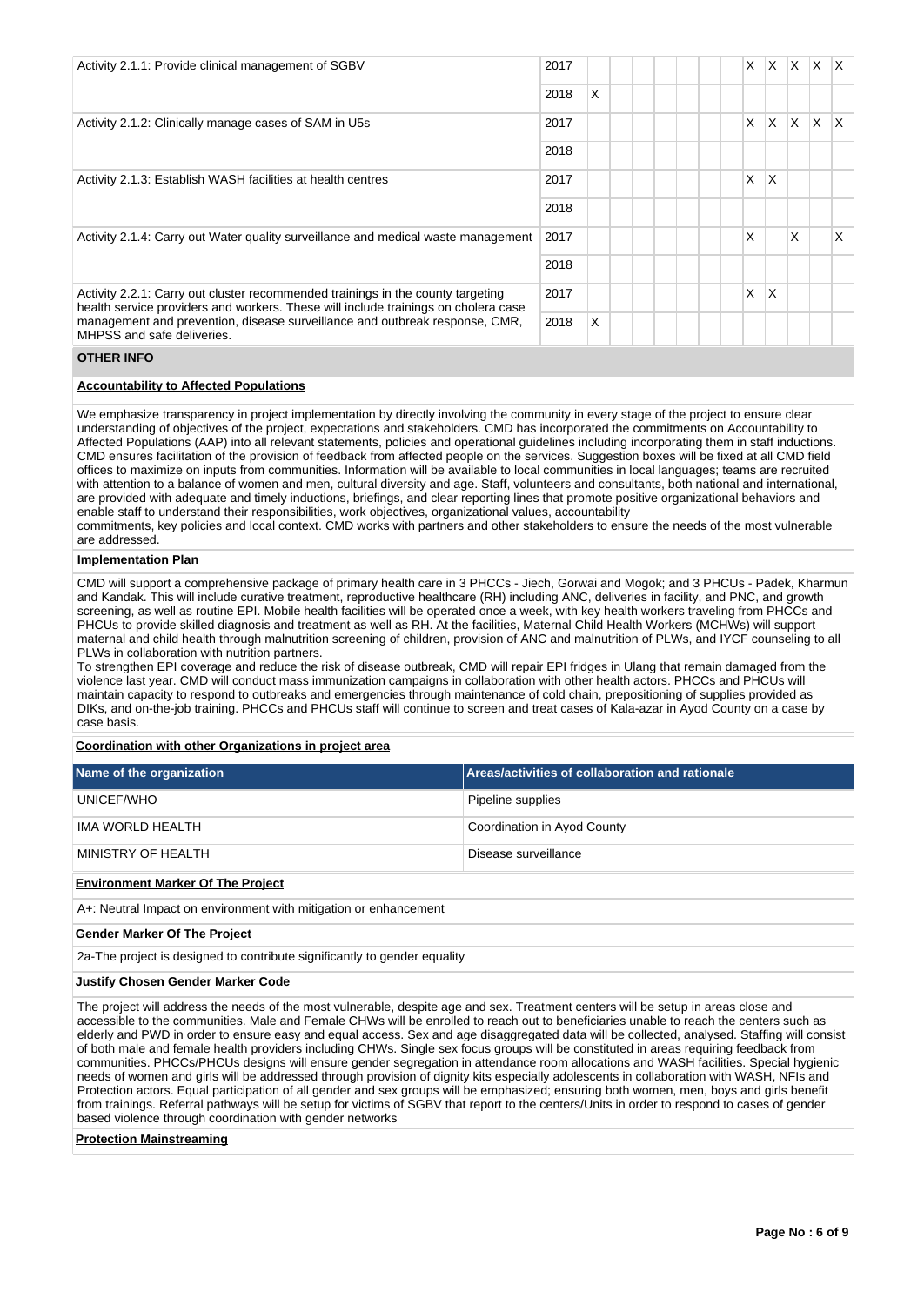Guidelines on protection mainstreaming have been adopted by CMD, with capacity received from the ProCAP trainings. Firstly the "Do No Harm" principle has been factored. From the initial stages of conceptualizing a project, to hiring staff, acquiring materials, implementation, CMD will examine the potential negative and positive impact of programming decisions on the conflict context; while ensuring expectations are not overly raised and considering who conducts the project activities with ethnic safety in mind. Some of the concepts will need to be introduced carefully or be addressed in smaller groups or individually. Tools and inputs that could later be used as weapons such as pangas and knives will not be provided to the communities. Safety and dignity of beneficiaries will be prioritized

The project will seek to strengthen and support self protection and will work in collaboration with protection actors such as Intersos. The project will seek to analyze dividers and sources of tensions between groups; analyze connectors between groups and across groups and consider implicit ethical messages associated with the project. In working with the local authorities, CMD has analyzed the risks and opportunities linked to engaging with government dynamically, in view of the conflict analysis and regular informal monitoring of the context.

# **Country Specific Information**

## **Safety and Security**

Ayod is both equally controlled by government and opposition forces; with majority of populations far away from militarized zones into villages and deep field locations. CMD works with authorities in both government and rebel controlled areas to ensure access to people in need is unhindered. Local staff will be recruited from areas of operation - to reduce the risks involved around foreign staff safety. CMD will work with the NGO forum and OCHA access team to ensure staff security guidelines are upheld. The areas have remained relatively stable; a contributory factor to the high case load of IDPs in these locations.

#### **Access**

The areas are accessible and landable by both fixed winged crafts and helicopters and are on UNHASS regular schedules. CMD works with local authorities and communities in every humanitarian intervention; with 90% of our staff hailing from the areas of intervention as a safety policy. Staff are given security training - before deployment to the field locations and are accommodated within humanitarian premises in the field locations.

Ethnical considerations for the deployment of International staff are upheld in relation to security advise from the NGO forum, UNDSS and other partners.

# **BUDGET**

| Code                                                                                  | <b>Budget Line Description</b>                                                                                                     |   | D / S Quantity | <b>Unit</b><br>cost           | <b>Duration</b><br><b>Recurran</b><br>ce | $\%$<br>charged<br>to CHF | <b>Total Cost</b> |  |  |
|---------------------------------------------------------------------------------------|------------------------------------------------------------------------------------------------------------------------------------|---|----------------|-------------------------------|------------------------------------------|---------------------------|-------------------|--|--|
|                                                                                       | 1. Staff and Other Personnel Costs                                                                                                 |   |                |                               |                                          |                           |                   |  |  |
| 1.1                                                                                   | Roving Health Coordinator                                                                                                          | D |                | $1 \overline{)2,400}$<br>.00. | 6                                        | 80.00                     | 11,520.00         |  |  |
|                                                                                       | 80% time on project, Juba based with frequent travels to the field. Project focal person @\$2,400/month                            |   |                |                               |                                          |                           |                   |  |  |
| 1.2                                                                                   | <b>Clinical Officers</b>                                                                                                           | D |                | 3 856.0<br><sup>0</sup>       | 6                                        | 100.00                    | 15,408.00         |  |  |
|                                                                                       | 100% time on project - field based; 1 persons; based in Jiech, Gorwai and Mogok; will travel to all treatment centres. \$856/month |   |                |                               |                                          |                           |                   |  |  |
| 1.3                                                                                   | Nurses/ Midwives                                                                                                                   | D | 4              | 490.0<br>0                    | 6                                        | 100.00                    | 11,760.00         |  |  |
|                                                                                       | 100% time on project - nurses will run the PHCCs<br>locations (two per location) Jiech and Gorwai PHCCs                            |   |                |                               |                                          |                           |                   |  |  |
| 1.4                                                                                   | Lab technicians                                                                                                                    | D |                | 3 366.0<br>$\Omega$           | 6                                        | 100.00                    | 6,588.00          |  |  |
| 100% time on project - field based (2 PHCCs) \$366/month (2 in Jiech and 1 in Gorwai) |                                                                                                                                    |   |                |                               |                                          |                           |                   |  |  |
| 1.5                                                                                   | <b>Community Health Workers - CHWs</b>                                                                                             | D |                | 6 488.0<br>0                  | 6                                        | 100.00                    | 17,568.00         |  |  |
|                                                                                       | 100% time on project - field based \$488/month, each facility to                                                                   |   |                |                               |                                          |                           |                   |  |  |
| 1.6                                                                                   | Registrars for 2 PHCCs and 4 PHCUs                                                                                                 | D |                | 6 272.0<br>0                  | 6                                        | 100.00                    | 9,792.00          |  |  |
|                                                                                       | 100% time on project - field based \$272/month each                                                                                |   |                |                               |                                          |                           |                   |  |  |
| 1.7                                                                                   | Guards and Cleaners for 2 PHCCs and 4 PHCUS                                                                                        | D | 24             | 100.0<br>$\Omega$             | 6                                        | 100.00                    | 14,400.00         |  |  |
|                                                                                       | each facility to have 2 guards and 2 cleaners (Jiech, Gorwai, Mogok, Kandak, Padek and Kharmun)                                    |   |                |                               |                                          |                           |                   |  |  |
|                                                                                       | <b>Section Total</b>                                                                                                               |   |                |                               |                                          |                           | 87,036.00         |  |  |
|                                                                                       | 2. Supplies, Commodities, Materials                                                                                                |   |                |                               |                                          |                           |                   |  |  |
| 2.1                                                                                   | Purchase of Basic supplies, treatment and diagnostic tools and<br>inputs not available in pipeline                                 | D |                | $1 \mid 1,500$<br>.00         | 1                                        | 100.00                    | 1,500.00          |  |  |
|                                                                                       | Items and commodities that are not available in the corepipe line                                                                  |   |                |                               |                                          |                           |                   |  |  |
| 2.2                                                                                   | Local Coordination, transportation costs within payams and<br>bomas targeted.                                                      | D | 1 <sup>1</sup> | 850.0<br>0                    | 6                                        | 100.00                    | 5,100.00          |  |  |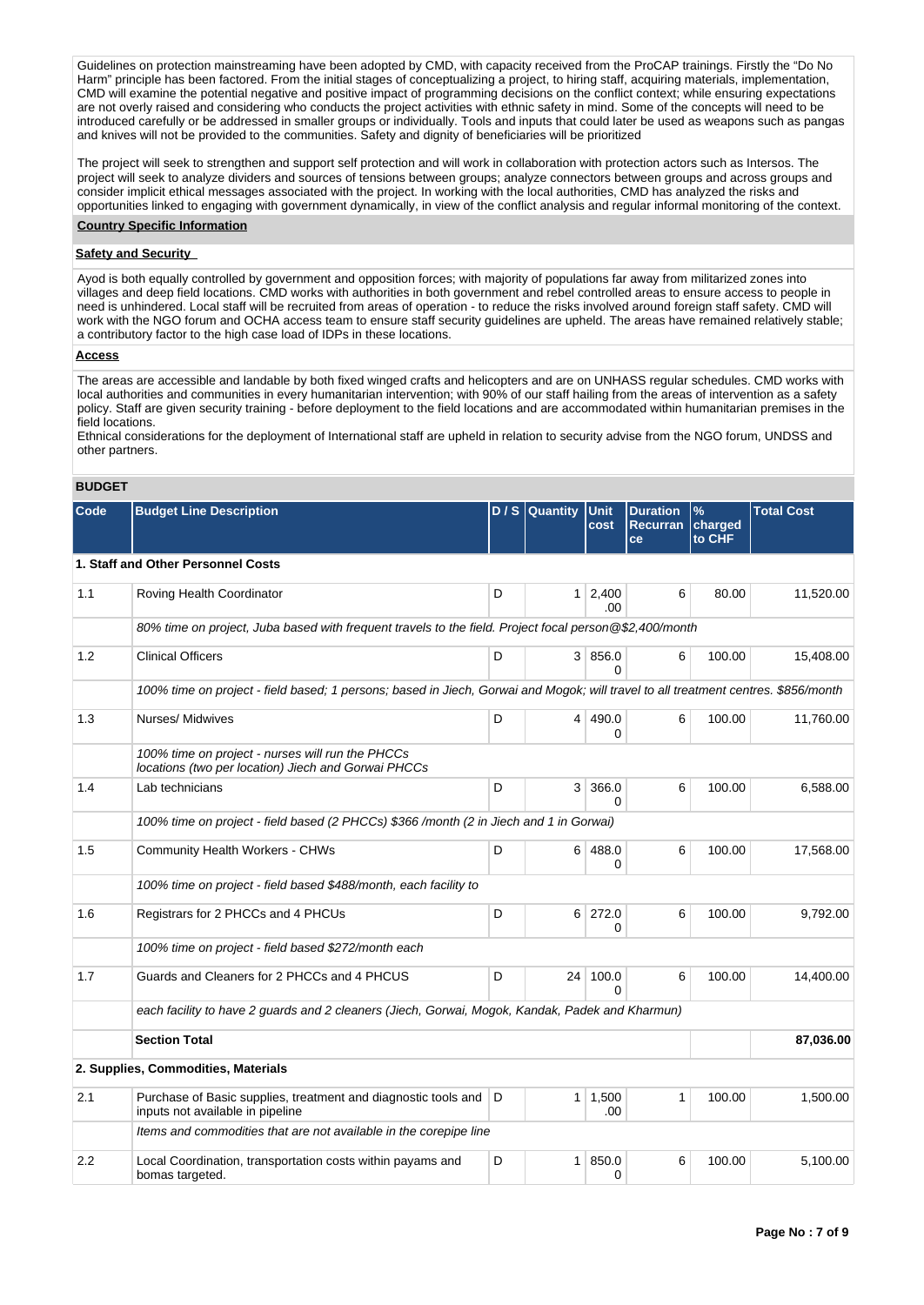|              | Facilitation of staffs movements within Payams/Bomas - Fuel, vehicle hire and maintenance costs - Includes use of locally<br>available means such as manual labour |             |                |                        |                         |        |           |
|--------------|--------------------------------------------------------------------------------------------------------------------------------------------------------------------|-------------|----------------|------------------------|-------------------------|--------|-----------|
|              | <b>Section Total</b>                                                                                                                                               |             | 6,600.00       |                        |                         |        |           |
| 3. Equipment |                                                                                                                                                                    |             |                |                        |                         |        |           |
| 3.1          | Standard office Kits for 2 PHCCs / 4 PHCUs                                                                                                                         | D           | 1 <sup>1</sup> | 2,500<br>.00           | $\mathbf{1}$            | 100.00 | 2,500.00  |
|              | Consists of tables and chairs for 2 PHCCs and 4 PHCUs                                                                                                              |             |                |                        |                         |        |           |
|              | <b>Section Total</b>                                                                                                                                               |             | 2,500.00       |                        |                         |        |           |
|              | 4. Contractual Services                                                                                                                                            |             |                |                        |                         |        |           |
| 4.1          | Light repairs at 2 PHCCs / 4 PHCUs or the treatment centres                                                                                                        | D           |                | $6 \mid 3,500$<br>.00. | 1                       | 100.00 | 21,000.00 |
|              | Repairs/rehabs of the facilities treatment centres - Involves light repairs, to make environment convenient for adequate health<br>response.                       |             |                |                        |                         |        |           |
| 4.2          | Trainings of health service providers                                                                                                                              | D           |                | 80 10.00               | 2                       | 100.00 | 1,600.00  |
|              | Emergency tailored training of health stakeholders on emergency preparedness, CMR, MHPSS, AAP.                                                                     |             |                |                        |                         |        |           |
|              | <b>Section Total</b>                                                                                                                                               |             | 22,600.00      |                        |                         |        |           |
| 5. Travel    |                                                                                                                                                                    |             |                |                        |                         |        |           |
| 5.1          | In - Country flights (CES and GUN) - UNHASS                                                                                                                        | D           | 3 <sup>1</sup> | 550.0<br>0             | 6                       | 100.00 | 9,900.00  |
|              | In - Country flights (CES and Jonglei) - UNHASS; 3 Returns/month each at \$550                                                                                     |             |                |                        |                         |        |           |
|              | <b>Section Total</b>                                                                                                                                               |             | 9,900.00       |                        |                         |        |           |
|              | 6. Transfers and Grants to Counterparts                                                                                                                            |             |                |                        |                         |        |           |
| <b>NA</b>    | <b>NA</b>                                                                                                                                                          | <b>NA</b>   | 0              | 0.00                   | 0                       | 0      | 0.00      |
|              | <b>NA</b>                                                                                                                                                          |             |                |                        |                         |        |           |
|              | <b>Section Total</b>                                                                                                                                               |             |                |                        |                         |        | 0.00      |
|              | 7. General Operating and Other Direct Costs                                                                                                                        |             |                |                        |                         |        |           |
| 7.1          | <b>Office Rent</b>                                                                                                                                                 | D           |                | $1 \mid 2,000$<br>.00  | 6                       | 15.00  | 1,800.00  |
|              | Office Rent for Juba and Field Offices(contribution 15%)                                                                                                           |             |                |                        |                         |        |           |
| 7.2          | Monthly internet subscription                                                                                                                                      | D           | 2              | 750.0<br>0             | 6                       | 20.00  | 1,800.00  |
|              | Monthly internet subscription - 2 offices supported 20%                                                                                                            |             |                |                        |                         |        |           |
| 7.3          | Office Maintenance and running costs                                                                                                                               | D           |                | $2 \mid 3,000$<br>.00  | 6                       | 15.00  | 5,400.00  |
|              | Juba and Field Office Maintenance and running costs -15% on health project                                                                                         |             |                |                        |                         |        |           |
| 7.4          | Visibility and Signage                                                                                                                                             | $\mathsf D$ | 1              | 525.5<br>0             | $\overline{\mathbf{c}}$ | 100.00 | 1,051.00  |
|              | Visibility and Signage                                                                                                                                             |             |                |                        |                         |        |           |
| 7.5          |                                                                                                                                                                    |             | $1 \mid 1,500$ |                        |                         |        | 1,500.00  |